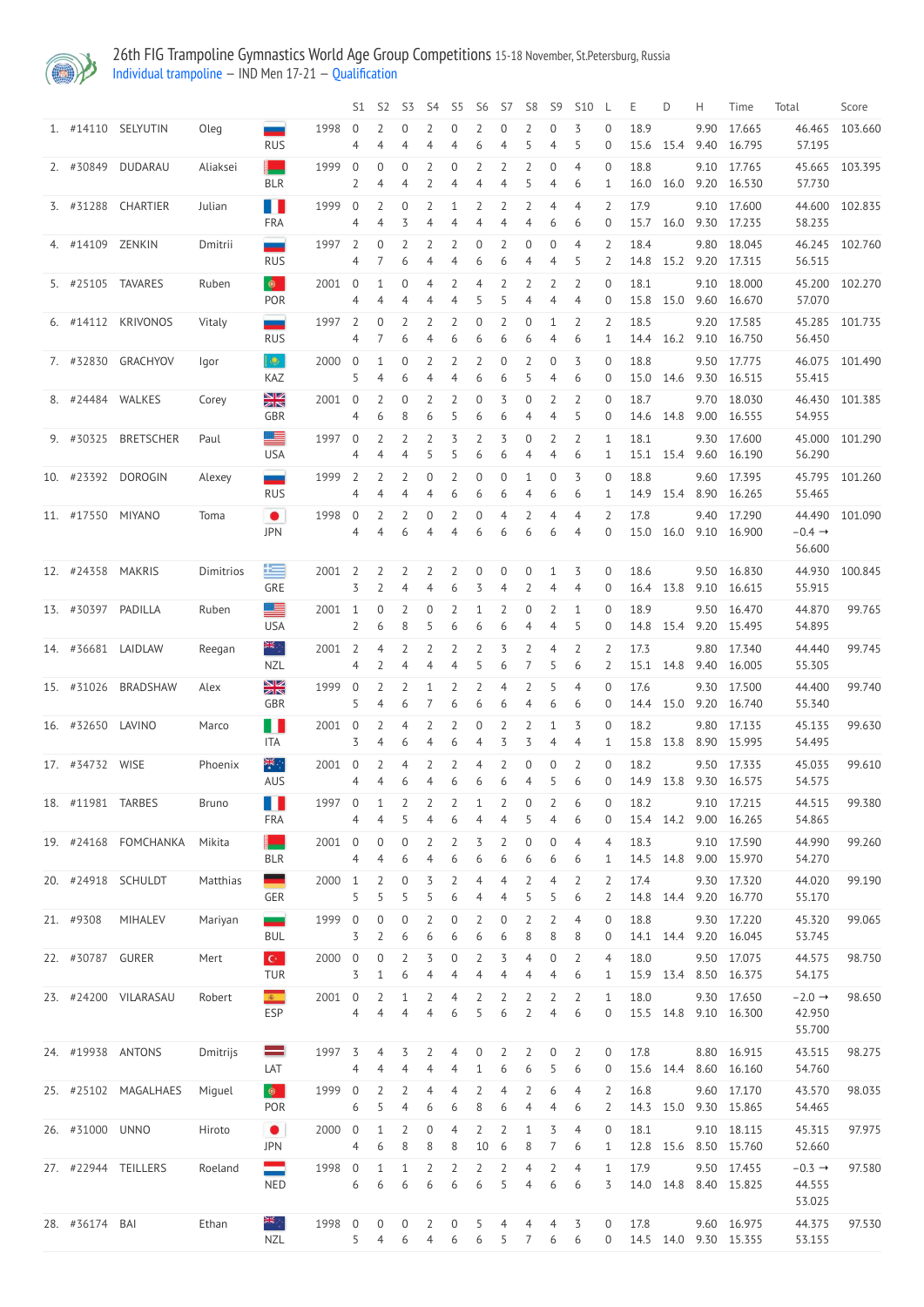|     |                   |                                 |               |                                                      |      | S1                                 | S <sub>2</sub>               | S3                  | S <sub>4</sub>        | S <sub>5</sub>                   | S <sub>6</sub>      | S7                  | S <sub>8</sub>                   | S <sub>9</sub>      | <b>S10</b>          |                                    | E            | D    | Н            | Time                                 | Total                                  | Score  |
|-----|-------------------|---------------------------------|---------------|------------------------------------------------------|------|------------------------------------|------------------------------|---------------------|-----------------------|----------------------------------|---------------------|---------------------|----------------------------------|---------------------|---------------------|------------------------------------|--------------|------|--------------|--------------------------------------|----------------------------------------|--------|
|     | 29. #24908        | <b>HARTMANN</b>                 | Felix         | <b>GER</b>                                           | 1999 | $\overline{0}$<br>4                | 1<br>6                       | 3<br>5              | $\boldsymbol{0}$<br>4 | $\overline{2}$<br>7              | $\overline{2}$      | 3<br>6              | $\overline{4}$<br>$\overline{4}$ | 5<br>6              | $\overline{2}$<br>6 | $\overline{4}$<br>$\overline{2}$   | 17.4<br>14.3 | 14.6 | 8.90         | 16.805<br>9.30 15.870                | 43.105<br>54.070                       | 97.175 |
|     | 30. #25023        | BUYUKARSLAN Dogukan             |               | $\mathbf{C}^{\perp}$<br><b>TUR</b>                   | 1999 | $\boldsymbol{0}$<br>4              | $\overline{2}$<br>4          | 2<br>6              | 6                     | 3<br>4                           | 0<br>4              | 4<br>6              | $\overline{4}$<br>$\overline{4}$ | $\overline{0}$<br>6 | 4<br>6              | $\overline{2}$<br>2                | 17.8<br>14.8 | 13.1 | 9.00         | 17.285<br>8.60 16.125                | 44.085<br>52.625                       | 96.710 |
|     | 31. #30970 SHAPAR |                                 | Dan           | $\frac{1}{2}$<br><b>ISR</b>                          | 2001 | $\overline{2}$<br>4                | $\overline{2}$<br>4          | $\overline{2}$<br>6 | 4<br>8                | 4<br>8                           | 2<br>6              | 2<br>6              | $\overline{2}$<br>6              | $\overline{2}$<br>6 | $\overline{4}$<br>5 | $\overline{0}$<br>$\overline{2}$   | 17.4<br>13.9 | 14.0 | 9.60<br>8.70 | 16.485<br>15.770                     | 43.485<br>52.370                       | 95.855 |
|     |                   | 32. #32808 AKHMADALIEV Boburjon |               | $rac{1}{\sqrt{2}}$<br><b>UZB</b>                     | 2001 | $\boldsymbol{0}$<br>$\overline{2}$ | 2<br>$\overline{2}$          | 2<br>6              | $\overline{2}$<br>4   | 3<br>6                           | 2<br>4              | 3<br>6              | $\overline{2}$<br>4              | $\overline{2}$<br>4 | $\overline{2}$<br>6 | $\boldsymbol{0}$<br>3              | 18.0<br>15.3 | 11.4 | 9.40<br>8.80 | 16.800<br>16.110                     | 44.200<br>51.610                       | 95.810 |
|     | 33. #36892        | MOL                             | Jordy         | ═<br><b>NED</b>                                      | 2001 | $\overline{0}$<br>6                | 2<br>6                       | $\overline{2}$<br>6 | 2<br>5                | $\mathbf 0$<br>6                 | 4<br>6              | 2<br>6              | $\overline{2}$<br>$\overline{4}$ | $\overline{2}$<br>6 | $\overline{4}$<br>8 | $\overline{0}$<br>4                | 18.0<br>13.7 | 13.3 | 9.30<br>9.30 | 16.755<br>15.355                     | 44.055<br>51.655                       | 95.710 |
|     | 34. #24380        | BERGSMA                         | Daan          | ═<br><b>NED</b>                                      | 2000 | 3<br>6                             | 2<br>8                       | $\overline{2}$<br>6 | $\boldsymbol{0}$<br>2 | $\overline{2}$<br>6              | $\overline{4}$<br>4 | $\overline{4}$<br>6 | $\mathbf{1}$<br>8                | $\overline{2}$<br>6 | $\overline{2}$<br>6 | $\overline{0}$<br>$\overline{0}$   | 17.8<br>14.2 | 12.3 | 9.60         | 16.780<br>9.30 15.615                | 44.180<br>51.415                       | 95.595 |
|     | 35. #35589        | LAGACE                          | Benjamin      | $\blacktriangleright$<br><b>CAN</b>                  | 1999 | $\overline{2}$<br>$\overline{2}$   | $\mathbf{1}$<br>$\mathbf{1}$ | $\mathbf{1}$<br>3   | $\overline{2}$<br>1   | $\overline{2}$<br>4              | $\overline{2}$<br>2 | $\overline{2}$<br>4 | $\overline{2}$<br>6              | $\overline{4}$<br>6 | 6<br>6              | $\overline{4}$<br>$\mathbf{1}$     | 17.2<br>16.4 | 8.4  | 9.50<br>9.40 | 17.585<br>16.905                     | 44.285<br>51.105                       | 95.390 |
|     | 36. #34100        | NURKHOJAYEV Akram               |               | lie.<br>KAZ                                          | 2001 | $\overline{2}$<br>4                | 2<br>6                       | $\overline{2}$<br>6 | 2<br>4                | $\overline{2}$<br>$\overline{4}$ | 3<br>4              | $\overline{2}$<br>6 | $\overline{2}$<br>5              | 1<br>6              | 4<br>7              | $\boldsymbol{0}$<br>$\overline{2}$ | 17.8<br>14.6 | 12.1 | 9.60         | 16.270<br>9.30 15.055                | 43.670<br>51.055                       | 94.725 |
|     | 37. #33148        | <b>BRUHIN</b>                   | Loan          | $\left  \cdot \right $<br>SUI                        | 2001 | $\mathbf{1}$<br>4                  | $\overline{2}$<br>4          | $\overline{2}$<br>8 | 4<br>6                | 3<br>5                           | 4<br>6              | 6<br>5              | 3<br>$\overline{4}$              | $\overline{2}$<br>6 | 3<br>6              | 20<br>$\overline{2}$               | 15.0<br>14.4 | 14.0 | 9.00         | 17.310<br>9.10 15.860                | 41.310<br>53.360                       | 94.670 |
|     | 38. #19917 STOTZ  |                                 | Ralph         | $\overline{\mathcal{L}}$<br>ARG                      | 1999 | 1<br>5                             | $\overline{2}$<br>6          | $\mathbf{1}$<br>6   | $\overline{2}$<br>4   | 3<br>6                           | 3<br>6              | 2<br>6              | $\overline{2}$<br>$\overline{2}$ | 4<br>3              | $\overline{4}$<br>6 | 1<br>1                             | 17.5<br>14.9 | 11.6 |              | 9.00 16.515<br>9.10 15.940           | 43.015<br>51.540                       | 94.555 |
|     | 39. #13890        | CHEMEL                          | Noe           | H<br>FRA                                             | 1997 | $\overline{2}$<br>4                | 0<br>5                       | $\overline{0}$<br>3 | $\overline{2}$<br>4   | $\overline{2}$<br>6              | $\overline{2}$<br>4 | $\overline{2}$<br>4 | 0<br>6                           | $\overline{2}$<br>8 | $\overline{4}$      | $\overline{0}$                     | 18.4<br>13.6 | 14.0 | 7.70         | 9.50 16.945<br>14.405                | 44.845<br>$-0.2 \rightarrow$<br>49.505 | 94.350 |
| 40. | #11325            | NOZADZE                         | Zurab         | 축출<br>GEO                                            | 1997 | 2<br>4                             | 1<br>4                       | 4<br>4              | $\overline{2}$<br>- 5 | $\overline{2}$<br>6              | $\overline{2}$<br>4 | $\overline{2}$      | $\overline{2}$<br>4 2 6          | $\overline{2}$      | 2<br>6              | $\overline{2}$                     | 17.7         |      | 8.90         | 16.385<br>20 13.5 13.6 8.70 15.120   | 42.985<br>50.920                       | 93.905 |
|     | 41. #36233        | <b>BUBNER</b>                   | Jacob         | <b>GER</b>                                           | 2001 | 1<br>6                             | 1<br>4                       | 2<br>6              | 4<br>4                | 3<br>6                           | 2<br>6              | 4<br>4              | 6<br>6                           | 2<br>6              | 4<br>6              | $\overline{0}$<br>1                | 17.1<br>14.5 | 12.1 | 9.40         | 16.110<br>9.00 15.435                | 42.610<br>51.035                       | 93.645 |
|     | 42. #33782 GARCIA |                                 | Guillermo     | $\mathcal{R}_{\mathrm{max}}$<br><b>ESP</b>           | 2001 | 4<br>5                             | 3<br>4                       | 4<br>6              | 6<br>8                | 4<br>6                           | 6                   | 2<br>4              | $\overline{2}$<br>6              | 3<br>6              | 4                   | $\overline{2}$<br>2                | 16.4<br>14.0 | 13.2 |              | 9.40 15.610<br>8.90 15.255           | 41.410<br>51.355                       | 92.765 |
|     | 43. #23721 MITEV  |                                 | Mihael        | للمستد<br><b>BUL</b>                                 | 2001 | $\mathbf{1}$<br>4                  | 1<br>4                       | $\mathbf{1}$<br>6   | 3<br>4                | $\overline{2}$<br>6              | 6                   | 4<br>4              | $\overline{2}$<br>4              | 4<br>5              | 6                   | $\overline{0}$                     | 17.4<br>13.7 | 11.7 | 9.60         | 17.040<br>8.20 14.760                | 44.040<br>48.360                       | 92.400 |
|     | 44. #36366        | <b>ISMAEL</b>                   | Seifaldeen    | <mark>صت</mark><br>EGY                               | 2001 | 3<br>4                             | 2<br>5                       | 4<br>4              | 2<br>5                | 4<br>4                           | 2                   | 4<br>4              | 4<br>$\overline{2}$              | 2<br>2              | 4<br>5              | $\overline{0}$<br>0                | 16.9<br>16.3 | 9.5  |              | 9.20 15.580<br>9.40 15.065           | 41.680<br>50.265                       | 91.945 |
|     | 45. #19928 TUURI  |                                 | Antti         | ╇<br><b>FIN</b>                                      | 2000 | 4<br>6                             | 2<br>6                       | 4<br>8              | 4<br>5                | 4<br>6                           | 6                   | 5<br>6              | 4<br>7                           | 2<br>6              | 4<br>8              | 0<br>4                             | 16.5<br>13.2 | 13.1 | 9.70<br>9.00 | 15.495<br>14.920                     | 41.695<br>50.220                       | 91.915 |
|     | 46. #18164 TOBIAS |                                 | Lucas         | $\qquad \qquad \Leftrightarrow$<br><b>BRA</b>        | 1999 | $\overline{2}$<br>4                | 4                            | 1<br>6              | 2<br>6                | 4<br>6                           | 4                   | 4<br>6              | $\overline{4}$<br>6              | $\overline{2}$<br>8 | $\overline{2}$      | $\overline{2}$                     | 17.5<br>13.0 | 11.8 | 9.60         | 16.750<br>7.70 14.230                | 43.850<br>46.730                       | 90.580 |
|     | 47. #32648 VALLE  |                                 | Jordi         | H N<br>ITA                                           | 2000 | 4<br>5                             | 3<br>6                       | 4<br>6              | 2<br>4                | 4<br>6                           | 2<br>6              | 3<br>6              | $\boldsymbol{0}$<br>6            | 4<br>6              | 3                   | 0                                  | 17.1<br>12.9 | 11.0 | 9.30         | 17.360<br>8.20 14.390                | 43.760<br>46.490                       | 90.250 |
|     | 48. #30064        | <b>BOOYSEN</b>                  | Jordan        | ▓<br><b>RSA</b>                                      | 2001 | $\overline{2}$<br>7                | 3<br>8                       | 4<br>9              | 3<br>9                | 5<br>9                           | 6<br>8              | 4<br>8              | $\overline{2}$<br>6              | 4<br>6              | 6<br>8              | 2<br>4                             | 15.9<br>11.8 | 12.7 | 9.80         | 15.855<br>9.30 14.870                | 41.555<br>48.670                       | 90.225 |
|     | 49. #44820        | <b>HENNING</b>                  | Enzo          | ▓<br><b>RSA</b>                                      | 2001 | 3<br>7                             | 4<br>6                       | 6                   | 5<br>6                | 5<br>8                           | 8                   | 6<br>8              | 8<br>6                           | 6<br>8              | 5<br>10             | $\overline{4}$<br>4                | 14.3<br>12.2 | 12.9 | 9.40         | 15.635<br>9.40 14.625                | 39.335<br>49.125                       | 88.460 |
|     | 50. #30969 LEVY   |                                 | Hadar<br>Moni | $\mathbf{K}^{\mathbf{N}}_{\mathbf{r}}$<br><b>ISR</b> | 1998 | $\overline{2}$<br>6                | 4<br>6                       | 2<br>8              | 2<br>5                | 2<br>6                           | 6                   | 4<br>6              | 4<br>8                           | 4<br>7              | 5                   | $\overline{0}$                     | 16.9<br>12.2 | 10.8 |              | 9.60 16.215<br>7.70 13.745           | 42.715<br>44.445                       | 87.160 |
|     | 51. #45358 LEE    |                                 | Kwun Wai      | $\frac{1}{2}$<br><b>HKG</b>                          | 1998 | 7<br>6                             | 6<br>4                       | 4                   | 4<br>4                | 6<br>6                           | 3                   | 4<br>6              | 4<br>4                           | 4<br>4              | 6<br>4              | 1<br>0                             | 14.9<br>15.5 | 6.2  | 9.40         | 9.10 15.560<br>15.710                | 39.560<br>46.810                       | 86.370 |
|     | 52. #24952 FELIX  |                                 | Joao          | $\bullet$<br>POR                                     | 2001 | 1<br>4                             | 2<br>6                       | 0<br>6              | 2<br>8                | $\overline{A}$<br>6              | 8                   | 2<br>8              | 4<br>6                           | 4                   | 6                   | $\overline{2}$                     | 17.1<br>10.8 | 8.5  | 7.10         | 9.70 17.685<br>12.990                | 44.485<br>39.390                       | 83.875 |
|     | 53. #23366 WIZANI |                                 | Benny         | ═<br>AUT                                             | 2001 | $\overline{2}$<br>6                | 1<br>5                       | 2<br>4              | 2<br>4                | $\theta$<br>5                    | 3<br>6              | 8<br>4              | 4                                | 6                   |                     |                                    | 12.2         |      |              | 6.60 12.915<br>13.6 13.2 7.70 15.575 | 31.715<br>50.075                       | 81.790 |
|     |                   | 54. #29270 LAVALLEE             | Zachary       | $\blacktriangleright$<br><b>CAN</b>                  | 2000 | 4<br>6                             | 4<br>6                       | 4<br>6              | 4<br>6                | $\overline{2}$<br>6              | 4<br>8              | $\overline{2}$<br>8 | $\overline{4}$                   | $\overline{4}$      | $\overline{4}$      | 0                                  | 16.4<br>9.4  | 9.3  |              | 9.70 16.625<br>5.80 10.990           | 42.725<br>35.490                       | 78.215 |
|     | 55. #36589 NXOBO  |                                 | Liyema        | ▓<br><b>RSA</b>                                      | 2001 | $\overline{2}$<br>6                | $\overline{4}$<br>6          | 4<br>6              | $\overline{4}$<br>6   | 3<br>6                           | 6<br>8              | 6                   | 5                                | 4                   | 4                   | $\overline{2}$                     | 15.6<br>8.2  | 8.1  |              | 9.10 15.150<br>5.20 9.240            | 39.850<br>30.740                       | 70.590 |
|     |                   | 56. #24381 ABRAHAMS             | Michael       | ═<br><b>NED</b>                                      | 2001 | $\overline{2}$<br>4                | $\overline{2}$<br>4          | $\overline{2}$<br>4 | $\overline{2}$<br>8   | 4                                | $\overline{2}$      | $\overline{4}$      | $\overline{2}$                   | 4                   | 4                   | $\overline{2}$                     | 17.0<br>6.0  | 6.1  |              | 9.70 17.520<br>3.40 7.030            | 44.220<br>22.530                       | 66.750 |
|     | 57. #31489 BEST   |                                 | Moritz        | <u>e a</u><br>GER                                    | 2000 | $\overline{0}$<br>4                | 0<br>6                       | $\overline{2}$<br>6 | 2<br>6                | $\overline{0}$                   | $\overline{2}$      | $\overline{2}$      | $\overline{2}$                   | $\overline{2}$      | 4                   | $\overline{0}$                     | 18.4<br>5.8  | 4.5  |              | 9.30 17.480<br>3.20 6.610            | 45.180<br>20.110                       | 65.290 |
|     | 58. #25167 GULYUZ |                                 | Atakan        | $\mathbf{C}^{\perp}$<br><b>TUR</b>                   | 1998 | $\overline{4}$<br>4                | $\overline{4}$<br>3          | $\overline{4}$<br>6 | 2                     | 8                                | 6                   | 4                   | 5                                | 5                   | 4                   | 1                                  | 4.8<br>15.2  | 11.0 |              | 2.50 4.940<br>9.20 15.810            | 12.240<br>51.210                       | 63.450 |
|     | 59. #37005 WATTS  |                                 | Benjamin      | $\frac{\mathbf{N}}{\mathbf{N}}$<br>GBR               | 1999 | 1<br>6                             | 2<br>$\overline{4}$          | $\overline{0}$<br>6 | 2                     | 3                                | 5                   | 2                   | $\overline{2}$                   | $\overline{2}$      | 2                   | 4                                  | 17.5<br>4.4  | 4.7  |              | 9.40 17.630<br>2.80 5.405            | 44.530<br>17.305                       | 61.835 |